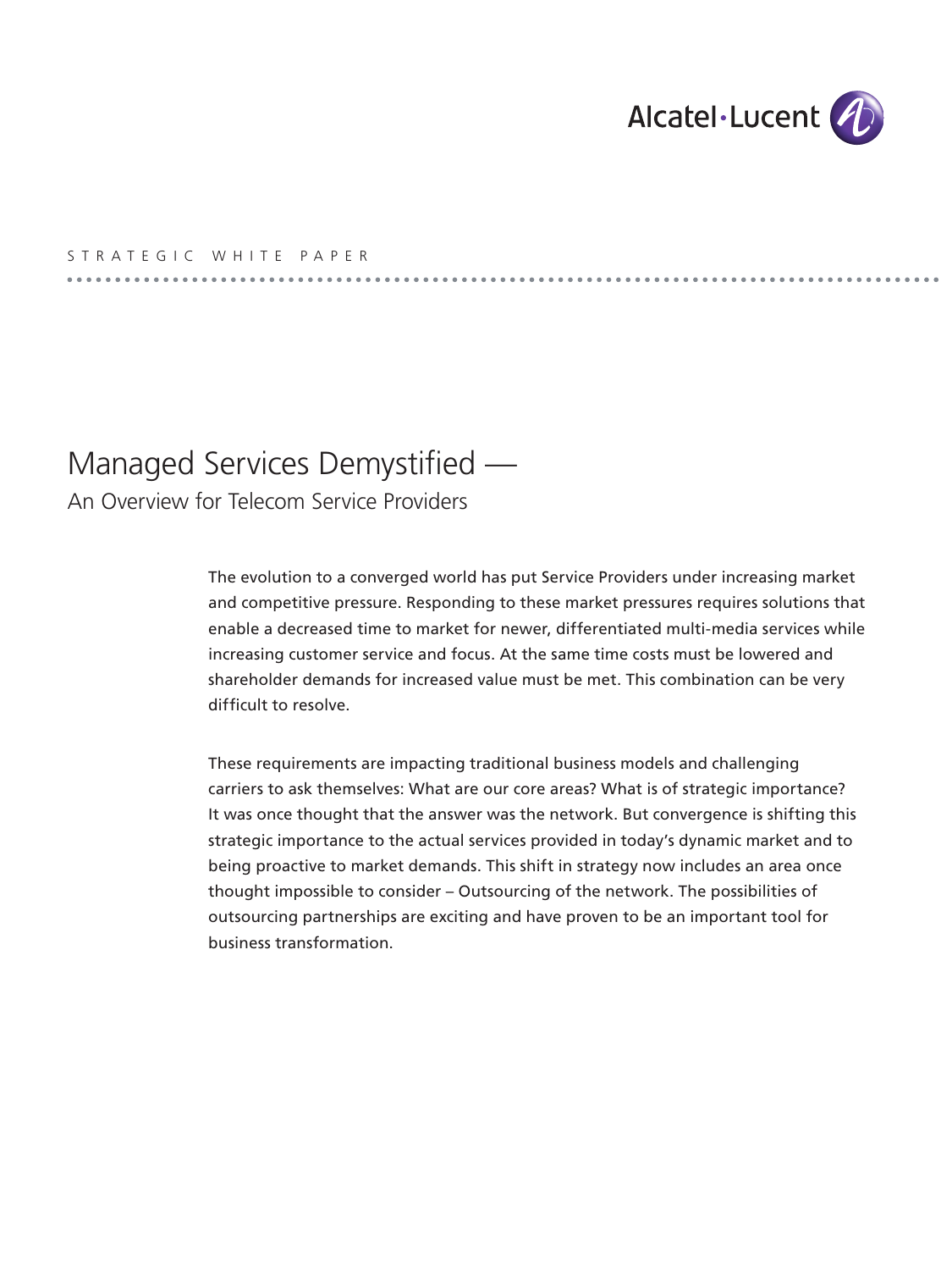# Table of Contents

### **1 Executive Summary**

**1 Changing Telecommunications Marketplace**

### **2 Managed Services Business Models**

3 Managed Services Business Model Options

### **3 Managed Services Business Models – A Closer Look**

- 3 Strategic Outsourcing
- 4 Selective Network Out-Tasking
- 4 Managed and Hosted Applications

### **5 Building Your Business**

- 5 Choosing a Managed Services Provider
- 7 Managed Services Demystified How You Benefit

### **8 About The Author**

8 John Ramirez, Vice-President Carrier Network Operations – Alcatel-Lucent's Network Operations Division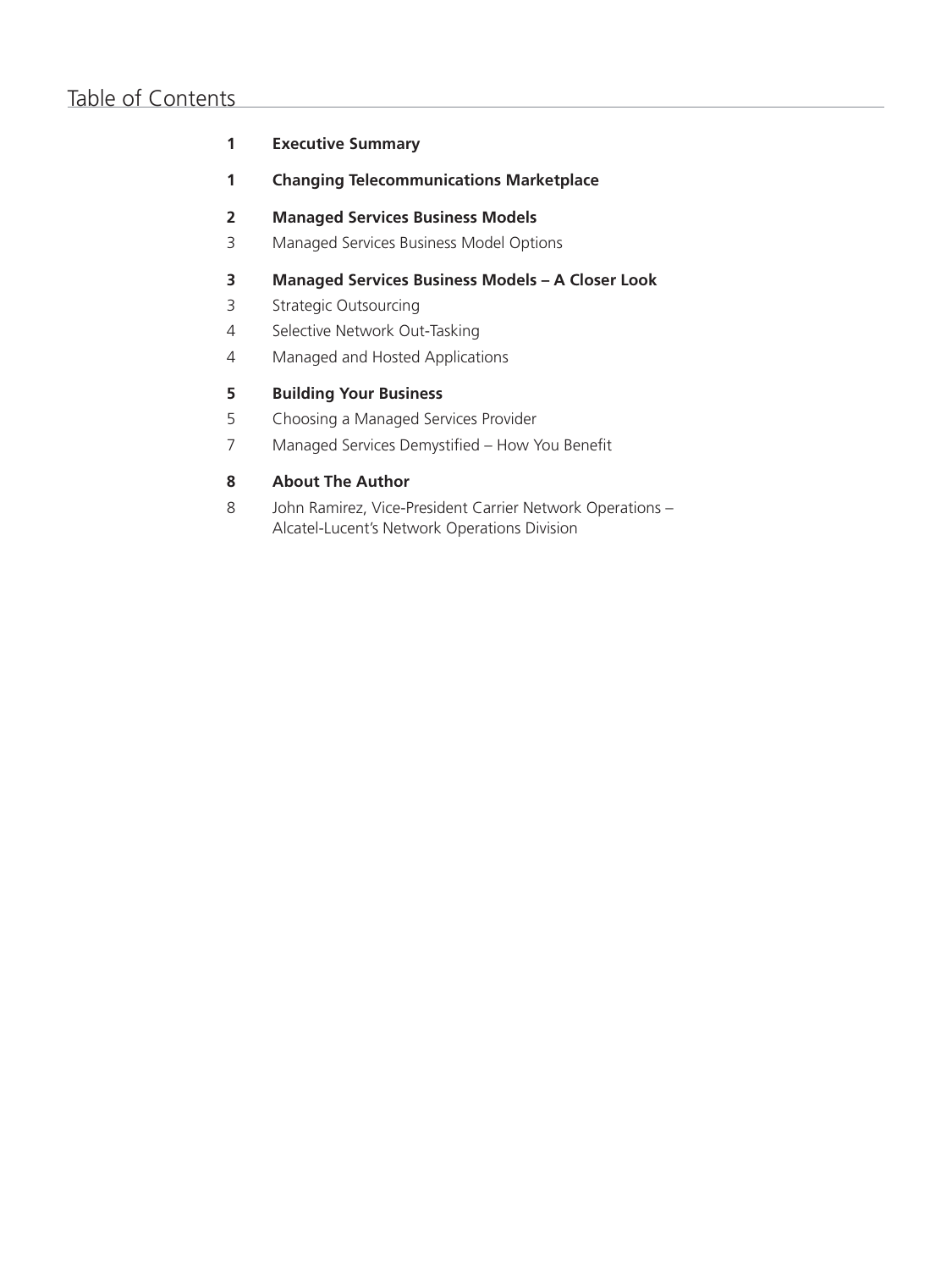### Executive Summary

Facing increasing competition and commoditization from traditional telecom products, service providers are either in the process of or planning for the move to next generation, converged, network infrastructures in order to offer new, revenue-generating services.

Making this transformation can be complex and difficult. However, if done correctly, working with a managed services provider and outsourcing all or part of the next generation network planning, implementation and management, the transition to the new infrastructure can occur quickly and efficiently and with reduced risk.

This white paper discusses a number of options available to service providers ranging from network outsourcing to network management and operations to hosted applications — and the benefits associated with these options.

### Changing Telecommunications Marketplace

In today's rapidly changing telecommunications marketplace, service providers face a number of unique challenges. The very foundation of their business is shifting. For more than a hundred years, new technology has been the primary driver for network transformation and the creation of new customer services. But today this push model has given way to a pull model — technological advances still play an important role, but in the new world of telecommunications, it is end-user demand for new service offerings that is driving the move to next generation networks. Both enterprises and consumers are demanding a more personalized, content-rich, blended lifestyle multimedia experience. For example, users now want and expect their selected content, such as music and video, to be universally accessible and portable. This true convergence of new services and applications is the sweet spot for the future growth of subscriber-based revenues and growth.

While this customer-driven marketplace presents service providers with enormous opportunity, it also provides some daunting challenges.

Traditional legacy revenue sources are eroding and operators are feeling increased pressure to reduce Capex and Opex and add new sources of revenue. Because of intense competition (especially from new competitors in the form of mobile virtual network operators [MVNOs] and wild cards like Skype and Google), and cut-rate pricing of services, operators are finding that adding more end-users of inexpensive access and bundled voice, data and video does not necessarily mean increased profits.

The strategy of leveraging existing infrastructure to meet customer demand and deploy next generation networks is no longer sufficient — service providers are faced with the challenge of a major transformation and a move from their traditional comfort zone of selling bandwidth. Carriers must transition from legacy telecom technology, networks and services to next generation IP-based networks that support convergence and blended, personalized, enhanced applications and services.

Although this transformation opens new sources of revenue, deploying, operating and maintaining these next generation networks, systems, devices and services is a complex and costly proposition. In this new environment, service providers need to determine how to efficiently and rapidly add new services and applications and predict scalability as they attempt to respond to rapidly changing end-user demands. Further complicating matters are issues around reliability and security in an IP-based world, and the fact that people with networking, security and systems management skills are currently in short supply.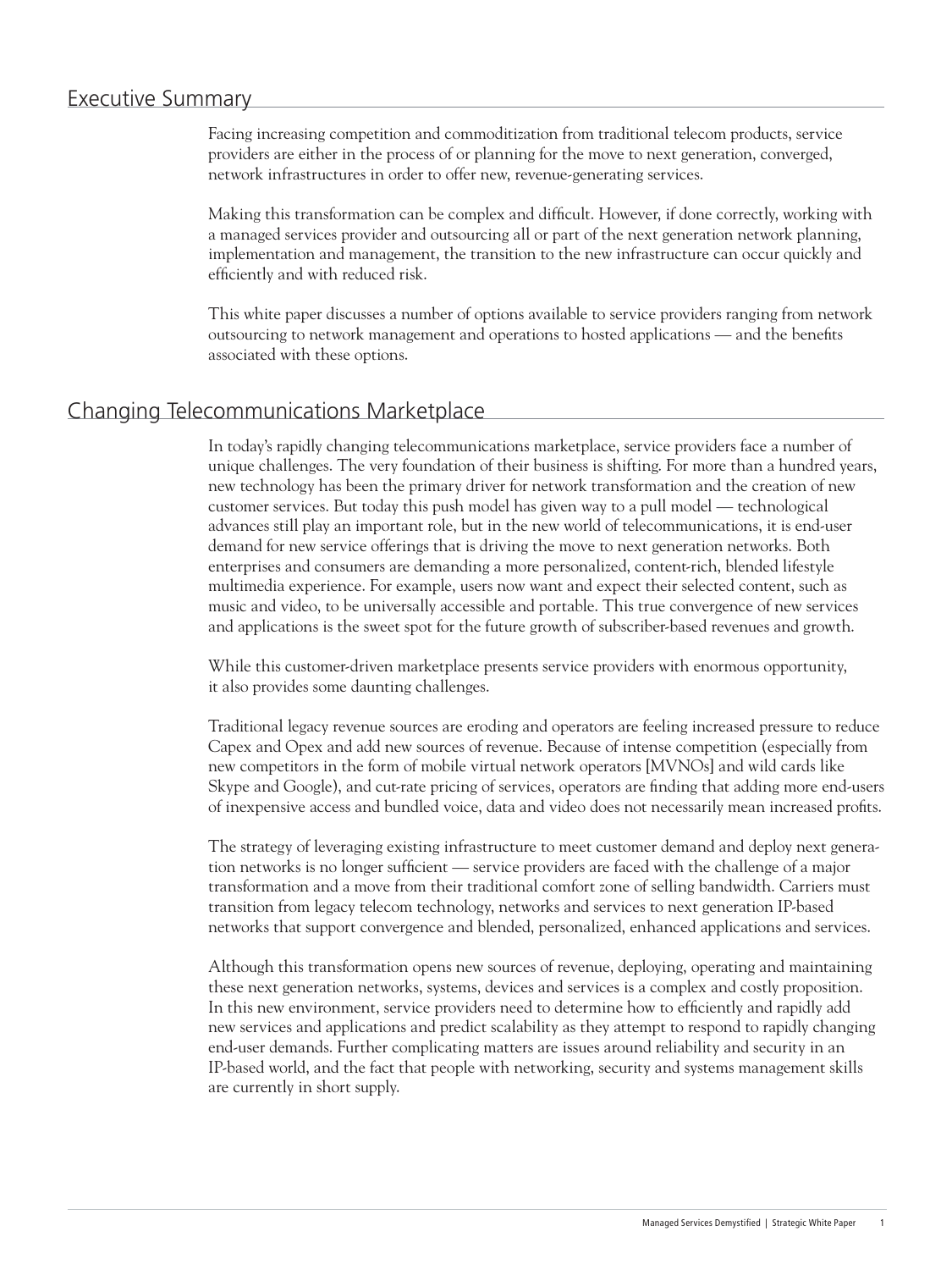In addition to these technology issues there are other barriers to convergence that need to be addressed, such as business issues surrounding marketing skills, sales force ability, acquiring captivating content, and refining interconnect agreements. To cope with these issues requires considerable time and effort. However, the organization's scarce resources are increasingly being asked to support networks that continue to grow in complexity. As a result, the company's ability to focus on these business issues is compromised.

The bottom line is that network transformation to accommodate convergence is not just a technology issue — it is also a business issue. In order to take advantage of end user demand and willingness to pay for converged, blended services there are innovative business models available to help compete in this environment.

# *"Carriers will be able to increase ARPU by 40% annually over the next five years by offering blended IMS-enabled "lifestyle services."*

#### **Equity Research Report\***

\* "IMS – The Move to Software" Equity Research (Cannacord Capital Corporation) report:, January 2006



# Managed Services Business Models

In order to meet the competitive, technological and business challenges associated with network transformation, traditional business models may need to be radically revised. Service providers require a strategy that finds the best, most profitable way to offer these new converged services as quickly and efficiently as possible while providing the highest levels of quality and security.

Outsourcing is increasingly becoming a strategy of choice among service providers, a choice that can help balance competing business priorities. IDC, the research house based in Framingham, MA, estimates that 25 percent of the service providers in the North American region (NAR) will outsource network operations by 2009. And, based on a steadily increasing number of publicly announced contracts, the trend toward outsourcing in Europe and Asia has already outpaced NAR.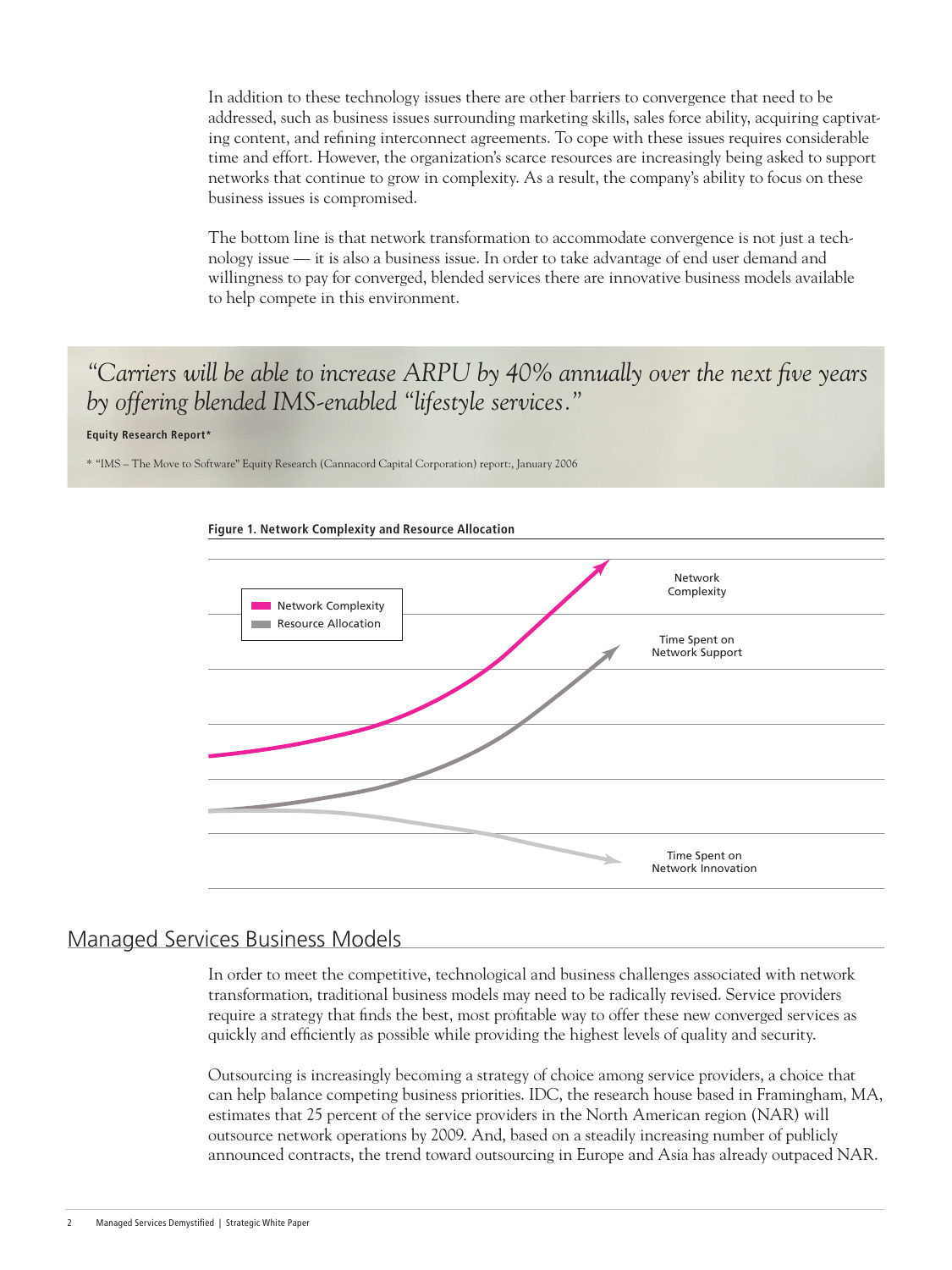Managed services can provide tailored solutions that meet the requirements of your complex networking environment. By partnering with a managed services provider that is qualified to handle all aspects of planning, designing, deploying and operating a next generation network, you are able to concentrate on building your business, rather than dealing with the day-to-day complexities of network support and management.

When working with the right managed services provider, you can expect:

- A single-sourced solution that provides clear accountability and a focus on achieving highest quality
- A well-planned and well-executed transition to next generation networks in order to realize your long term financial objectives
- A technology partnership that provides seamless migration planning
- Alignment of your next generation network with your business processes, cost structure, and planned growth
- World-class network operations outsourcing experience and expertise
- Global 24x7 presence and capabilities
- A strategic relationship focused on future innovation

*"All types of carriers across geographic regions will consider managed services in support of their business requirements."\**

\* Managed Services Migration: Vendors and Communications Service Providers Making the Move, Stratecast, July 2007

### **Managed Services Business Model Options**

There are innovative business model options available as a strategic tool to address the need for network transformation and include:

- Strategic Outsourcing A comprehensive relationship that includes business and network consulting, network planning and design, implementation and integration, and on-going network maintenance and management.
- Selective Out-Tasking Your managed services partner manages specified parts of the network.
- Managed and Hosted Applications Network-based services and applications that typically reside either at the customer premises or at the hosting partner's facilities

## Managed Services Business Models – A Closer Look

#### **Strategic Outsourcing**

This approach features a strategic relationship for network transformation and seamless migration to next generation converged services to realize long-term financial and business objectives. This is a comprehensive end-to-end solution to support all aspects of the full lifecycle of your network. It is more than just a relationship between a supplier and vendor — it is a relationship between business allies.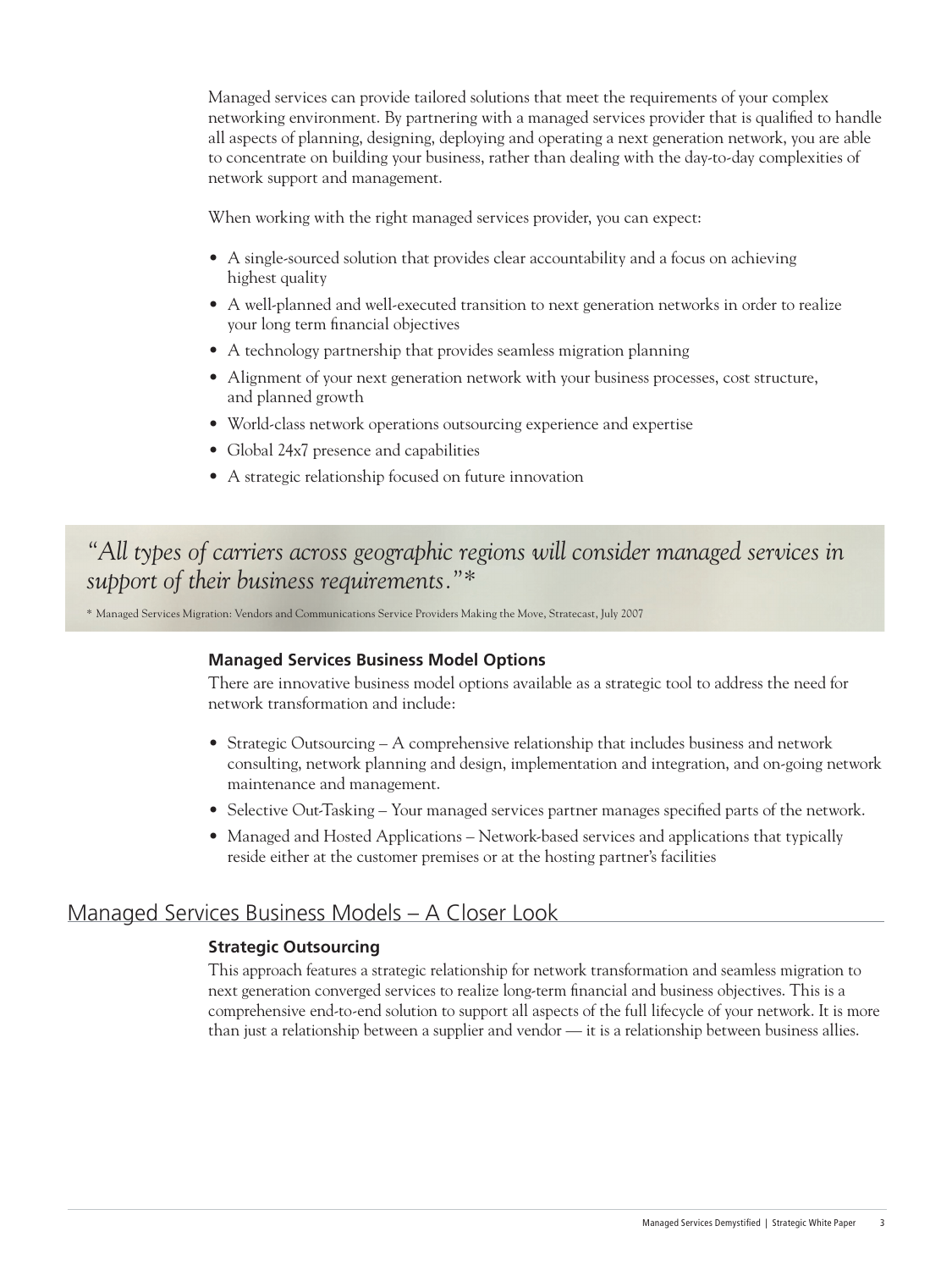*"We moved from a world where we were spending too much time negotiating on every single item to one of saying 'let's choose to work together instead.' We believe that Lucent is best of breed in its area. Together we can actually build a better future by focusing on what we deliver in the market rather than how we actually game each other."*

**Kevin Kenrick, General Manager of Mobile Services, Telecom New Zealand**

Simply stated, an outsourcing partner manages your network so you can manage your business. Strategic outsourcing components typically include professional consulting, planning, design, deployment, integration, ongoing maintenance and management and network evolution.

### **Selective Network Out-Tasking**

In order to provide you with maximum flexibility, your managed services partner also offers selective out-tasking. In these out-tasking arrangements the focus can be around a specific management function, or task, that a third-party has the expertise and experience to perform more economically and effectively. Your partner can often help to reshape or transform the way the function is performed. The primary reasons for selective out-tasking are to address specific areas where immediate resources are not available. These could be access to skilled talent and/or financial resources. Operating and managing such areas as your LAN or WAN, or conducting performance monitoring in accordance with SLAs, are some common out-tasking scenarios.

The managed services partner handles many of the tasks of running a network, allowing you to focus on strategic network planning and evaluating new technology. You can scale your levels and terms of service to meet your changing needs. Comfort with out-tasking initiatives that have delivered clear cost benefits and improved service is often a precursor to the establishment of larger outsourcing relationships. Many service providers view the transition from out-tasking to outsourcing as a phased approach — what can be called an "evolution of trust".

### **Managed and Hosted Applications**

Managed and Hosted Applications are network-based services that typically reside either at the hosting partner's data center or sometimes on the customer premises.

Like the overall telecommunications marketplace, the applications marketplace is changing rapidly. Yesterday's applications, such as voice mail and text messaging, are becoming today's application enablers.

A major factor driving the acceptance of the hosted services approach is the service providers' need to increase revenue from new sources. However, before offering these new applications there are a number of issues that need to be addressed. You must evaluate hundreds of new application opportunities and create a differentiated portfolio of end-user services that minimizes churn and boosts revenues. These new applications must have carrier-grade performance and reliability, and provide a consistent end-user experience across new and legacy systems and devices. Once rationalized, getting the new applications to market quickly is imperative.

For example, hosted applications solutions allow you to quickly provision carrier-class VoIP services for your enterprise customers, while limiting your financial and technical exposure. This can be accomplished using a hosted IP PBX that is either located remotely at your partner's data center or on your premises. The hosted IP PBX is a completely outsourced, network-based IP PBX service that supports SIP-based calls and connections. It includes standard office PBX features, such as a shared phone number for desk and mobile phone, four-digit extension dialing, and single voice mailboxes. Other examples of hosted applications are shown in Figure 2.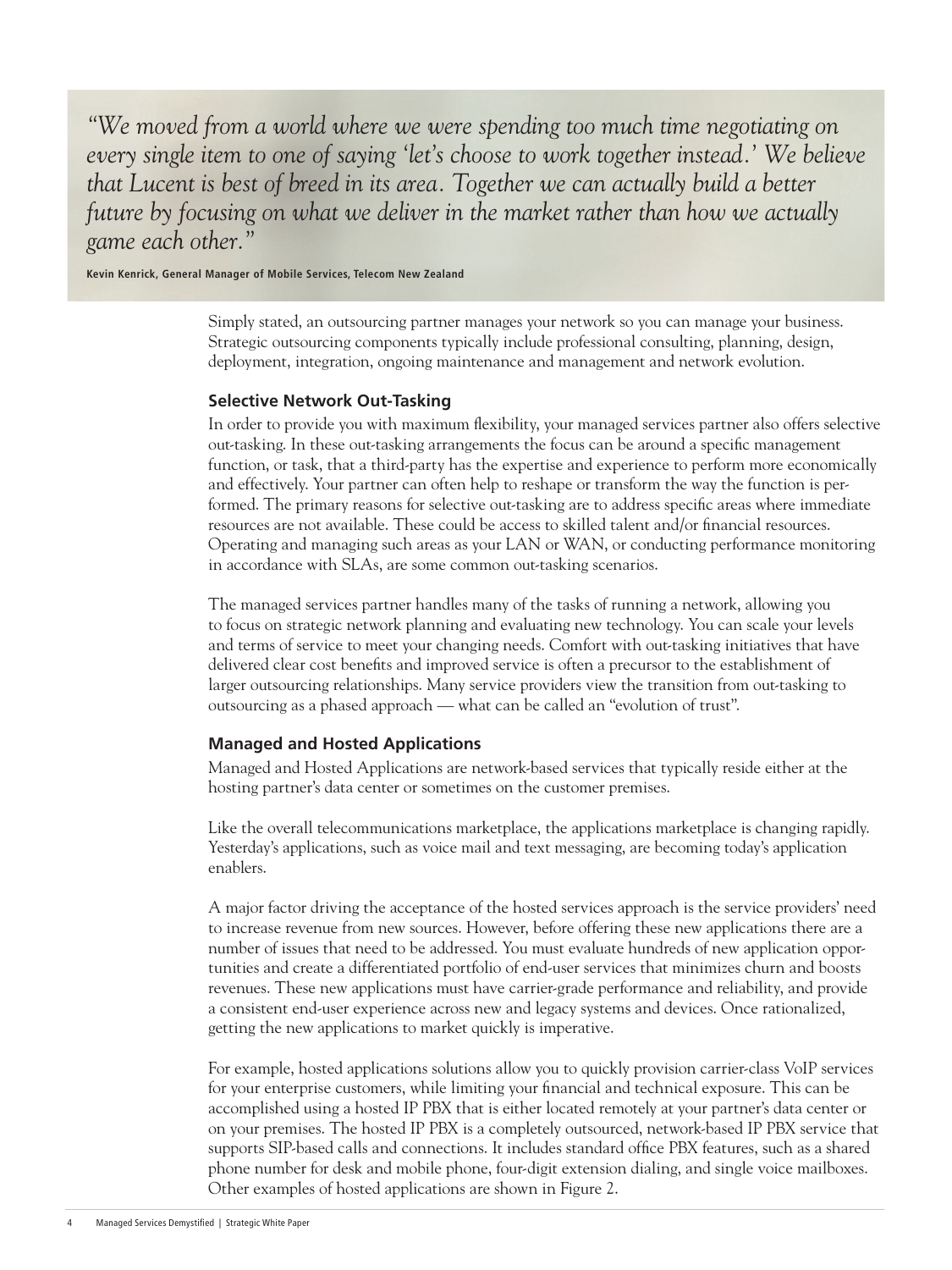#### **Figure 2. Hosted Applications**



### Building Your Business

Each of the managed service models discussed can provide significant business benefits. With the correct managed services partner, you will be free to grow your business and efficiently transform your infrastructure to accommodate next generation converged services. You can concentrate on your customers and your business development rather than day-to-day network operations.

Your Capex and Opex can become more predictable and your total cost of ownership can drop.

In the short term, Opex reduction can result from potential economies of scale associated with your managed services partner's operations center, infrastructure and personnel investment. Over the long-term, you enjoy Opex control by outsourcing all or part of your network operations to a qualified managed services organization. You are able to more accurately control and forecast the costs related to managing the network, new service deployment, and network expansion.

At the same time you realize long-term Capex reduction by minimizing or eliminating certain investments in development and maintenance, and operations center expenditures.

The managed services provider's capabilities can assure top performance while you maintain control of your network through rigorous SLA management. The collaboration between you and your partner provides a degree of control over quality of service (QoS) levels and time-to-provision that ensures superior customer service and satisfaction, helping to retain higher ARPU clients.

#### **Choosing a Managed Services Provider**

An effective outsourcing business model provides solutions tailored to your organization's needs and environment. Outsourcing can bring you tremendous benefits if you choose the right partner. When evaluating potential partners you will want to consider the following factors:

• **People and Experience** – Your prospective partner's staff should include a large complement of managed service experts with years of end-to-end solution experience. They should be certified engineers and technicians who are familiar with a wide range of multivendor systems and have an extensive track record of designing and building service provider networks quickly and efficiently.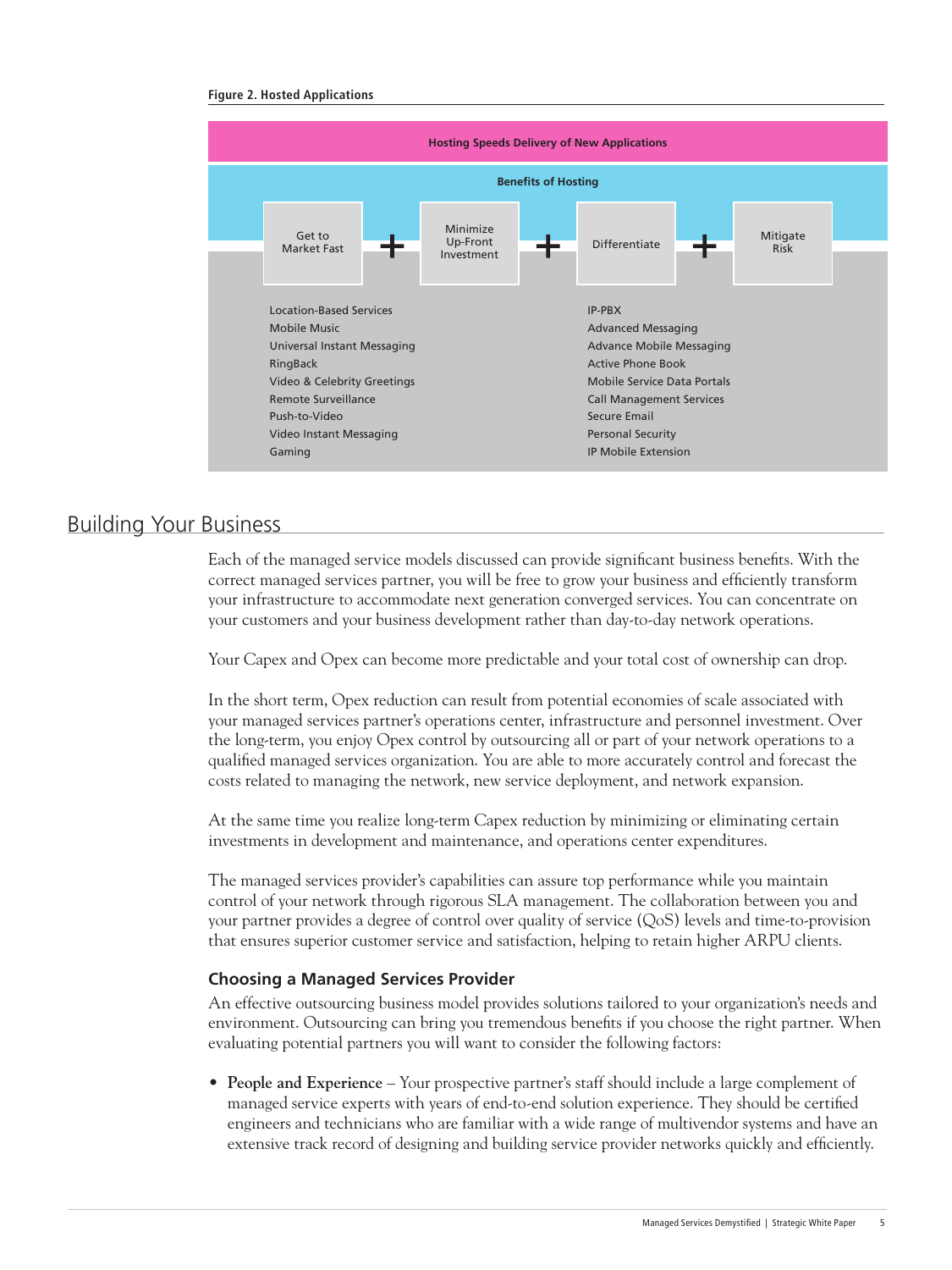Look for professional change management capabilities and a proven methodology for network transformation. A managed services provider with these qualifications can provide you with worldclass network quality based on aggressive SLAs that drive customer satisfaction and retention.

- **Knowledge Assets** Your managed services partner should be backed by research and development capabilities that provide the latest in business modeling and analysis tools to speed up successful implementation. Also essential are global network operating centers to provide a wide range of services.
- **Proven Methodology** The managed services provider should work with proven outsourcing methodology and governance models, and use best in class tools, processes and metrics. Progress and process implementation should be measurable. A superior methodology spans all dimensions of next generation network planning, design, implementation and management. Also, by leveraging a shared capital model you optimize your return on investment and minimize risk. This type of proven outsourcing approach goes beyond contract management and focuses on driving value from the strategic relationship and enhancing overall business contributions.



#### **Figure 3. Outsourcing Model**

Of particular importance, a strategic outsourcing model must have a clearly defined governance structure. A high-performance governance process can transform a typical outsourcing agreement into a strategic relationship that is focused squarely on adding value. A governance model should be designed to:

- Set expectations, goals, and measurement methodologies
- Form peer-to-peer teams to closely monitor performance of services
- Establish clear accountability and provide an escalation path for dispute resolution
- Provide an appropriate process to change the scope and terms of the contract
- Offer a vehicle that can strengthen R&D capabilities and leverage new technologies to help customers solve complex problems in novel ways.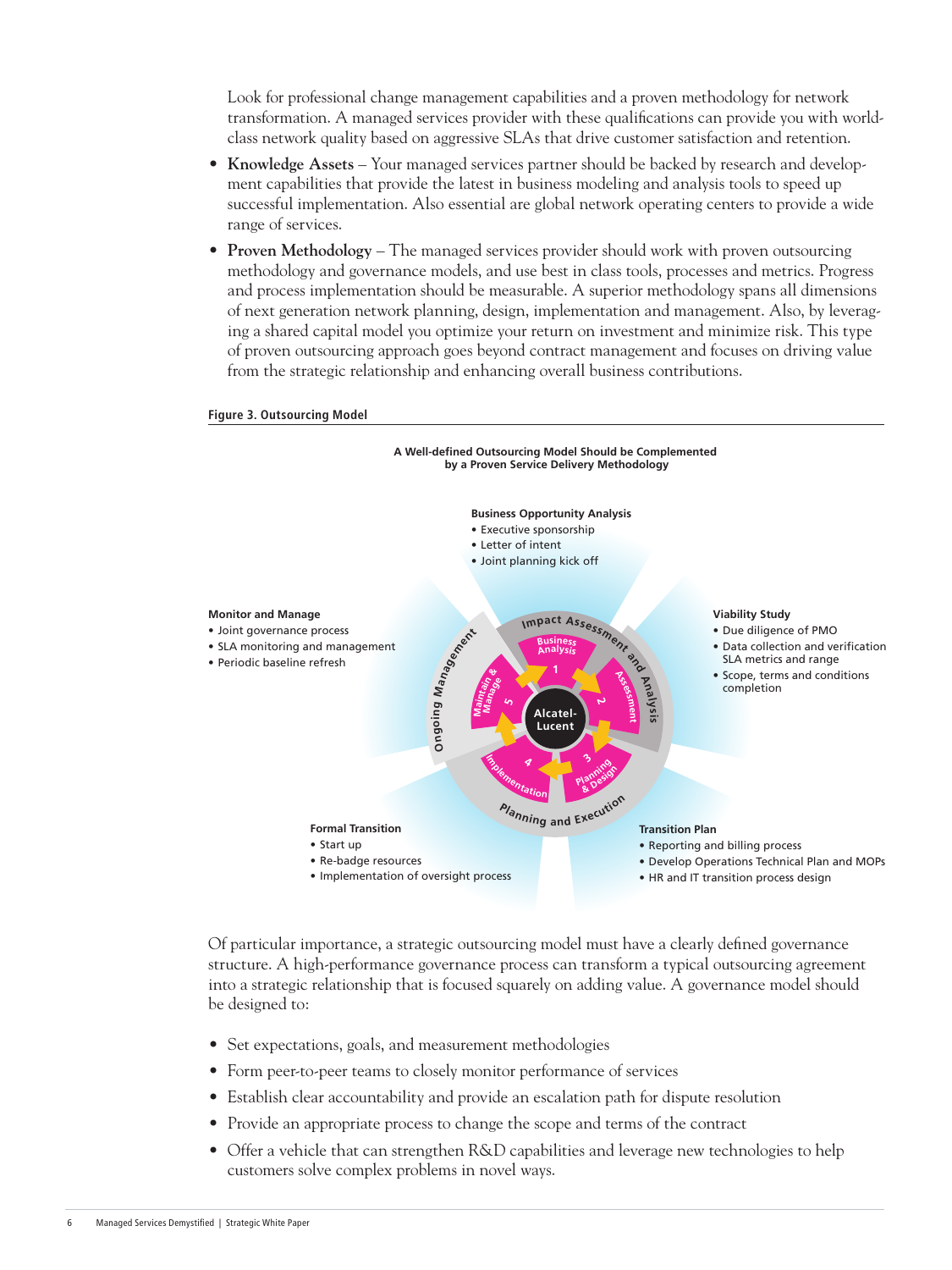A well-defined governance process to allow for clear accountability is illustrated in Figure 4.

A circular flow of information between the three entities — the executive review council, steering committee and operation team members — ensures partnership objectives are met on time and on target.



#### **Figure 4. Outsourcing Model Governance Process**

#### **Managed Services Demystified – How You Benefit**

By undertaking outsourcing with a qualified managed services provider, you can focus on developing new revenue generating services and often bring them to market six to 12 months faster than previously possible. This allows you to accelerate revenue growth and helps you take the lead in your industry segment through innovation and rapid service deployment.

Outsourcing helps minimize your Capex and Opex and can significantly lower your cost of ownership. Risk can be mitigated, and working with your networking infrastructure becomes a far simpler process due to the round-the-clock presence of your managed services partner. And, by leveraging your outsourcing partner's expertise through knowledge transfer, you and your staff remain up-todate on the latest technologies and trends that can impact your business.

*"IDC research shows that operators worldwide are making the difficult transition from network-centric operators to become customer centric organizations even as they continually combat the decline of traditional voice and rise of competition in the wireless, new media, and video segments. Operators that have developed wellgoverned managed network services contract with a trusted partner have reported immediate benefits in operating cost reduction, improved time to market with new service launches, and expects to increase their competitive agility over the long term as both internal and partner resources are optimally engaged to serve customer needs."*

**Source: Worldwide Managed Services for Telecommunications Operators, 2007-2011 Forecast and Analysis, IDC document # 205156**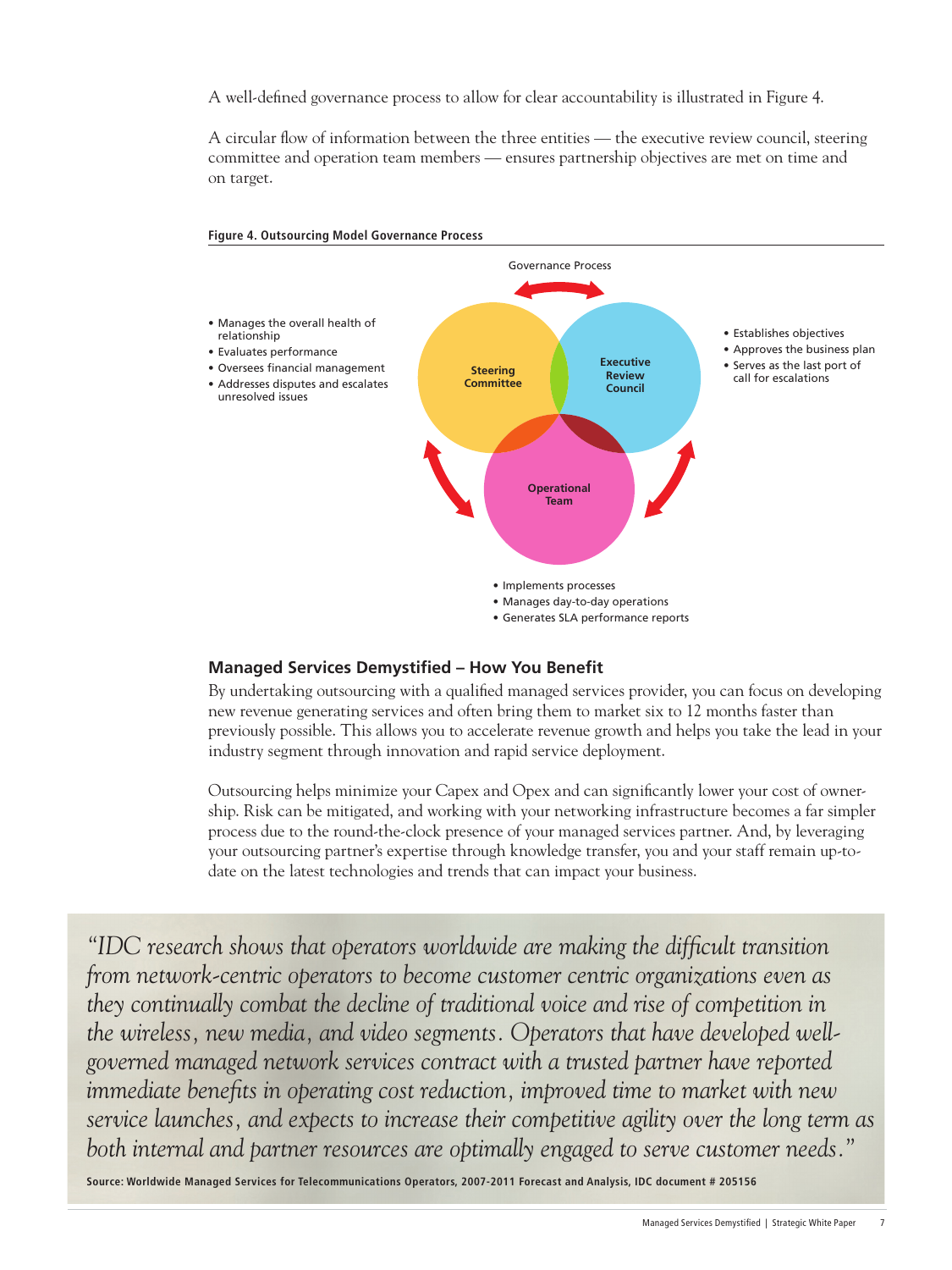By creatively employing an outsourcing business model, you are able to focus you attention on meeting the challenges and grasp the opportunities that make up today's complex, customer-driven telecommunications marketplace. By transforming and outsourcing your next generation network, you are able to offer the advanced, blended lifestyle services that your customers want. And the willingness to embrace new operational model can be a primary source of competitive differentiation.

Outsourcing provides the innovative business model that allows you to transform your business to address rapid market changes, enhance earnings, enter new markets, launch new services, and increase focus on end-user value. These drivers are the catalyst behind the increase in telecom network outsourcing. It is a proven, time-tested strategy for success.

### About The Author

### **John Ramirez, Vice-President Carrier Network Operations – Alcatel-Lucent's Network Operations Division**

John Ramirez heads the Carrier/Enterprise Network Operations Business Unit within Alcatel-Lucent's Network Operations Division. In this role, Mr. Ramirez has the worldwide responsibility for network operation projects in the segments of telecom carriers and enterprise verticals.

Previous to his current role, John served as General Manager for the Global Network Operations Centers (1999 – 2004). Mr. Ramirez developed and implemented the Distributed Delivery model that is a key value proposition within Alcatel-Lucent's service offerings.

John's career has been almost exclusively in the services industry, holding numerous positions within the former Lucent both building and managing several technical support centers, billing & order entry centers, as well as several professional services practices. His career spans over 25 years of experience in the service industry.

Mr. Ramirez received a Master of Business Administration from University of Phoenix in Denver Colorado.